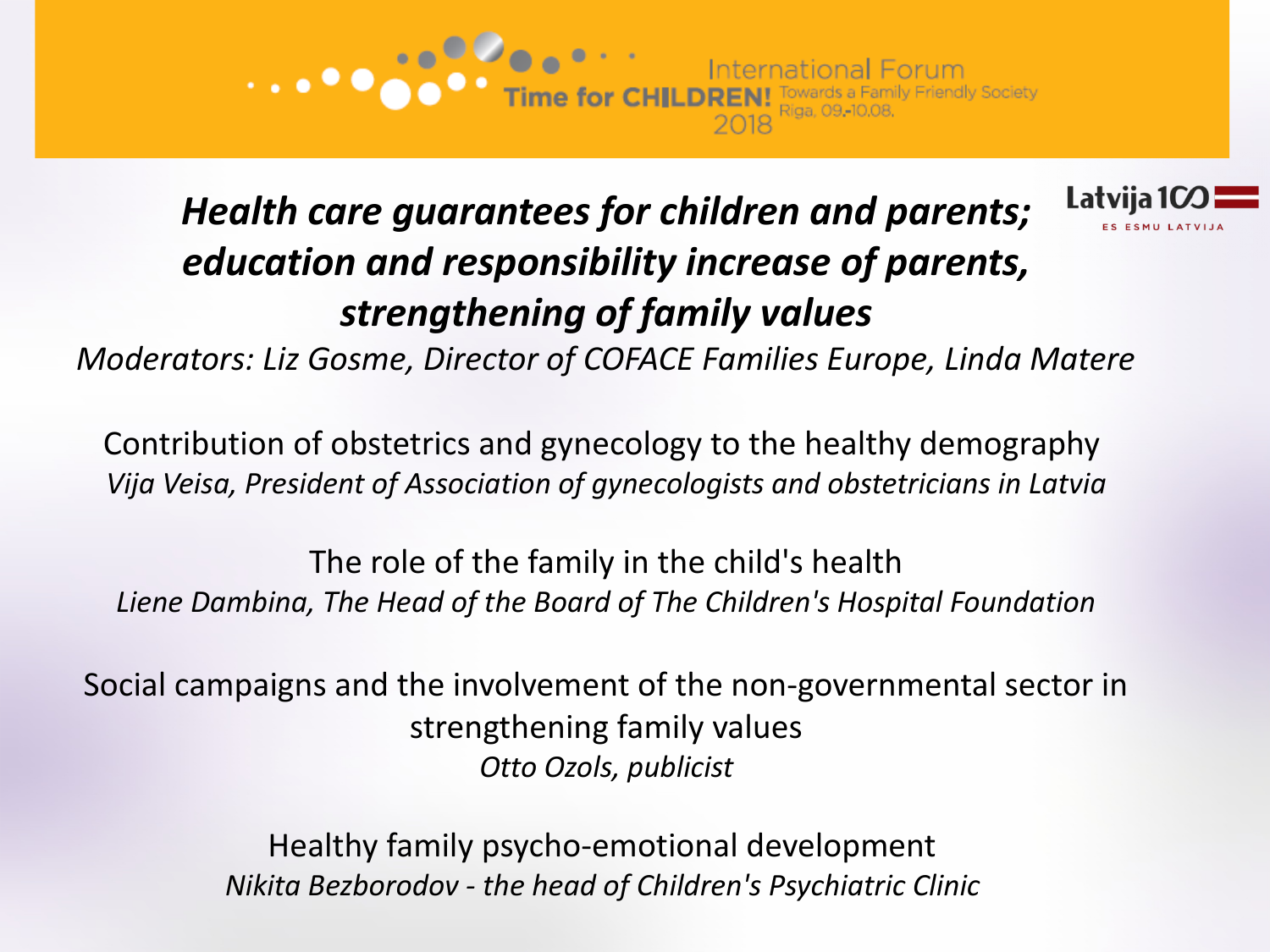



# **Strengthening of family values in society**

- Provide public funding to co-finance the non-governmental organizations working on family and demographic issues and advocating family interests: to strengthen value of a child and a prestige of a large family,
- Provide state funded educational programs for parents to raise knowledge and responsibility as a parent.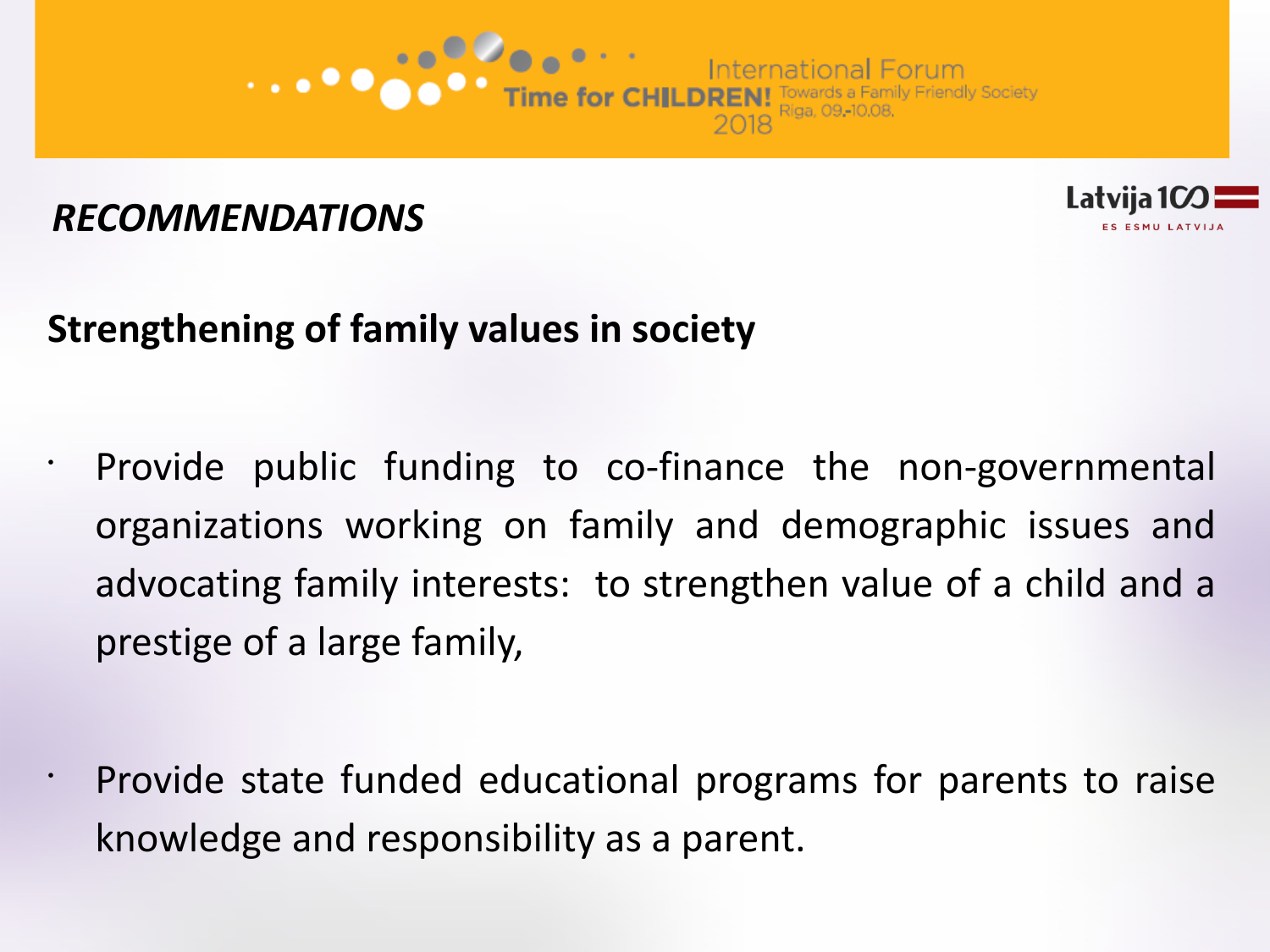



## **Strengthening of family values in society**

- Provide social campaigns with governmental and nongovernmental support about the importance of responsibility to be a parent (including need for sufficient attention, elementary first aid skills, etc)
	- Raise the parental pride by positive campaigns, public recognition which respectively ends in families with more children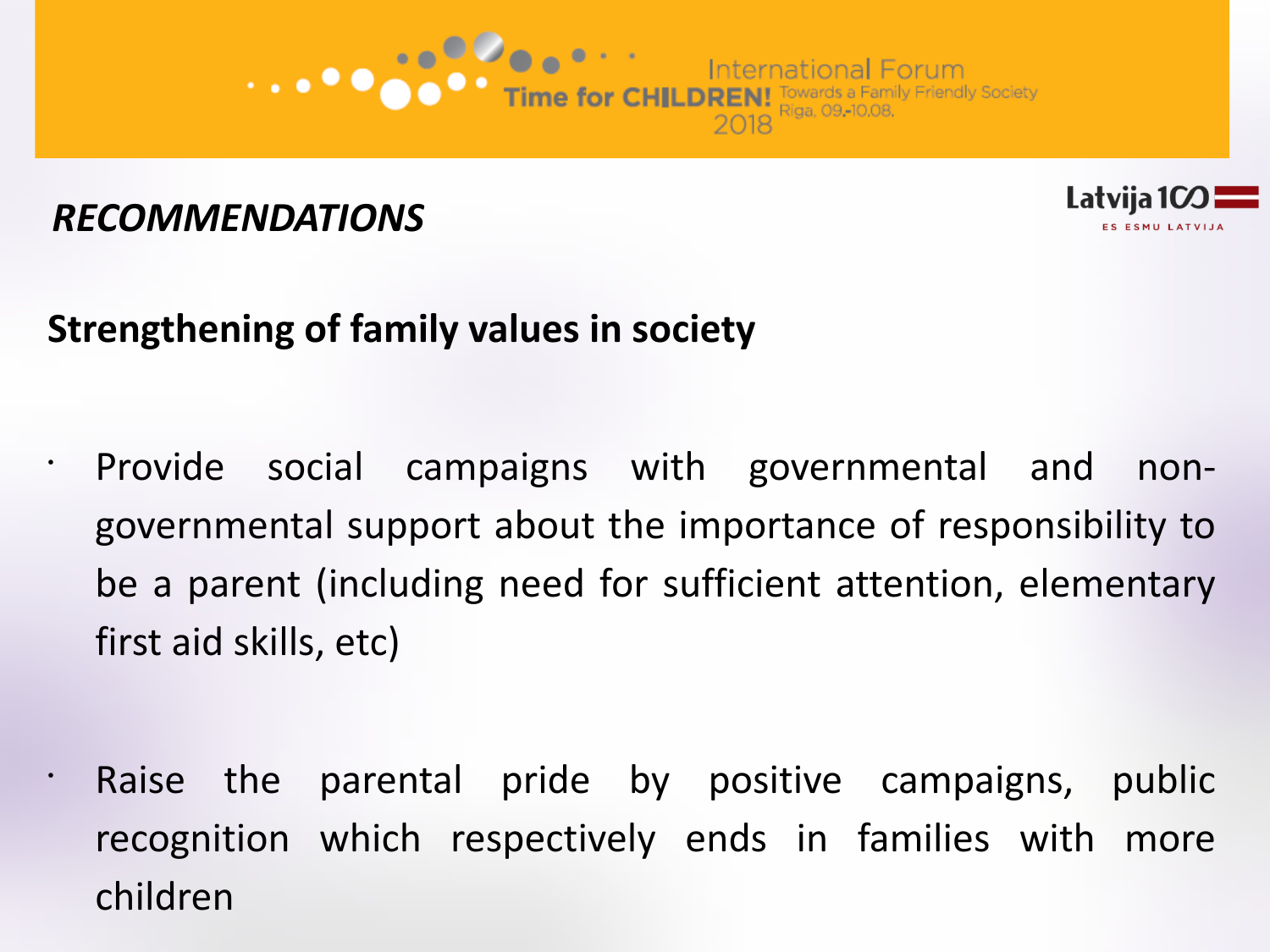



# S**trengthening the role of the father**

• Use legislative means insisting on Father's involvement like Father's quota during parental leave,

• Provide public campaigns to raise the father's status in society and diminish societal prejudices of the father's involvement in childcare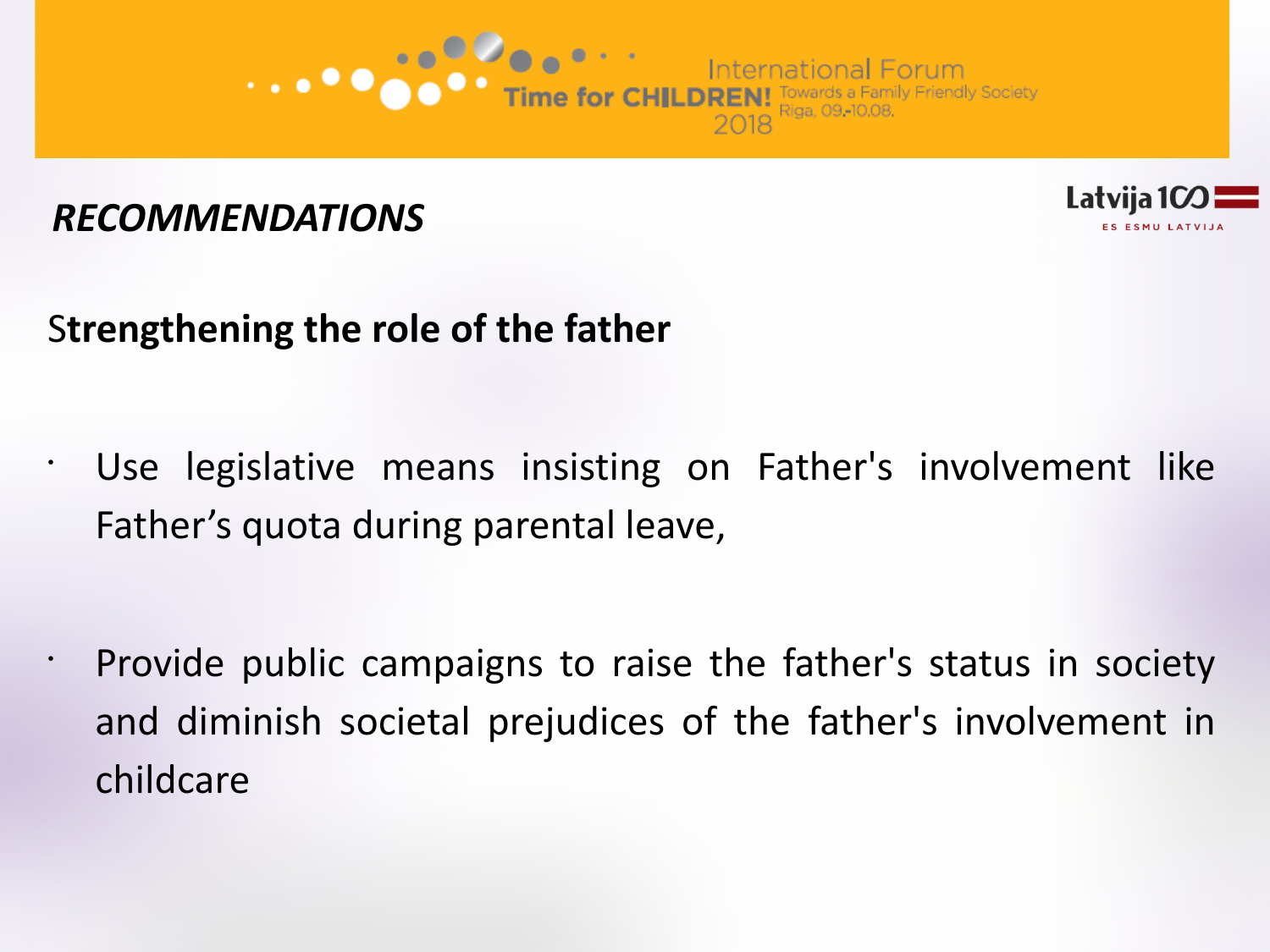



### **Raising responsibility**

- Establish day to day cooperation between kindergartens, the child welfare services and family doctors to eradicate the cases when a child's living conditions are damaging to his health and development;
- Strengthening the inspection system to support and educate rather than punish parents without parental skills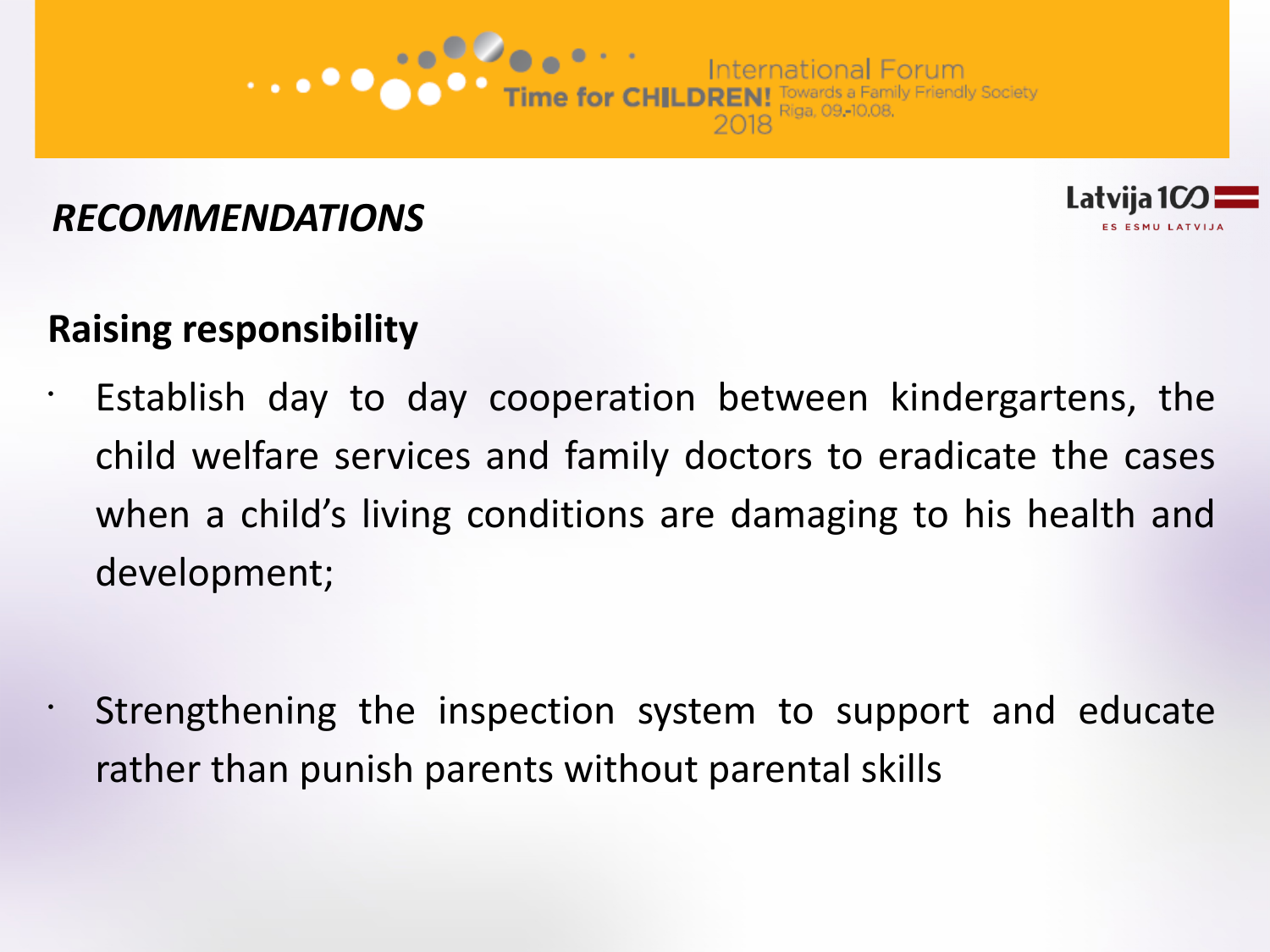



**Raising responsibility**

•

• Change attitude of society to keep alert not only for own children

Implement the targeted and long-term programs and campaigns to reduce child traumatism.